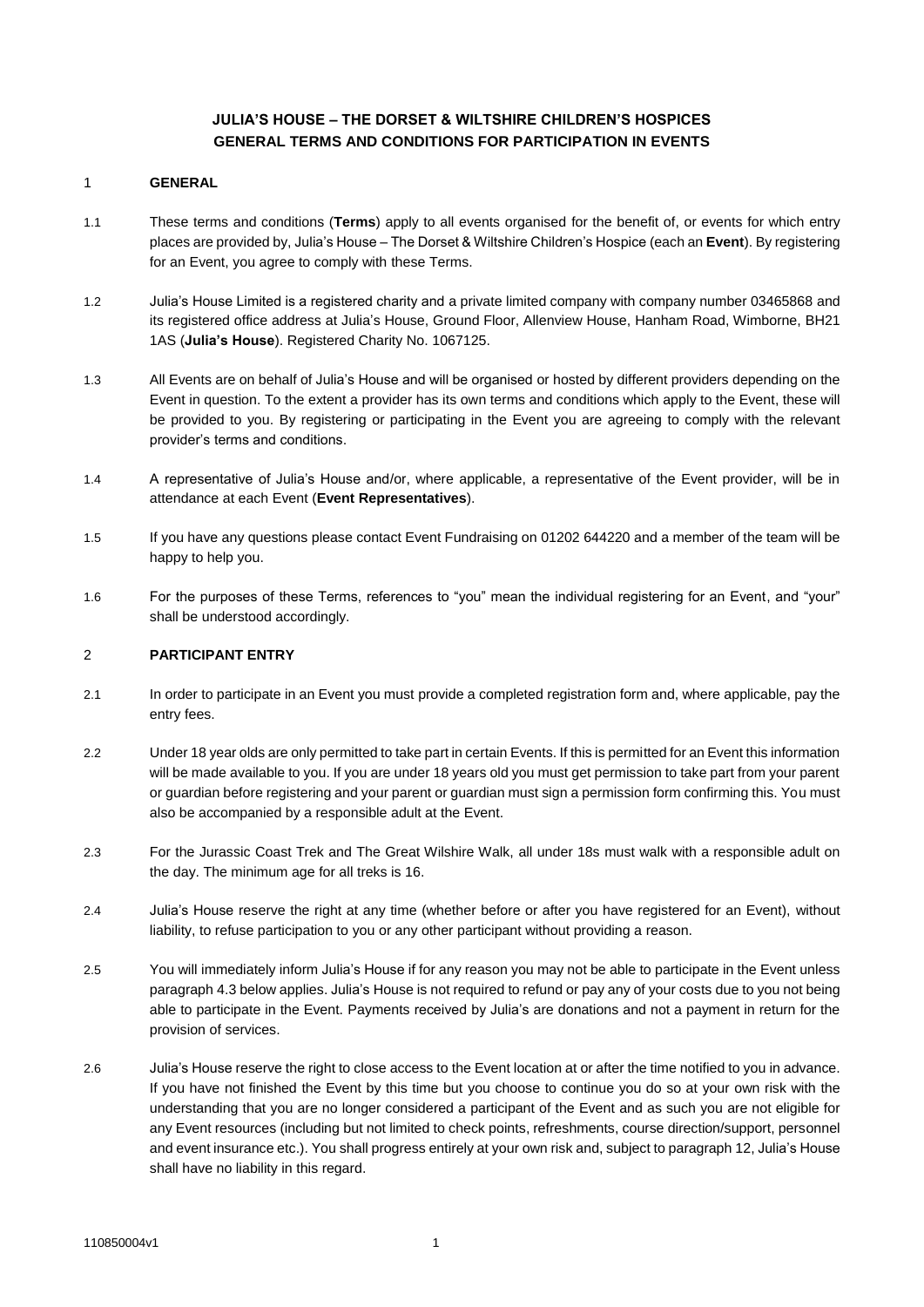### 3 **ENTRY FEES**

- 3.1 Entry fees for each Event are set out on the Julia's House website.
- 3.2 Entry fees and any applicable transfer costs such as travel costs are non-refundable unless paragraph 4.3 below applies.
- 3.3 Entry fees and transfer costs are deemed to be a contribution towards the administration costs of putting on the Event. The entry fees and transfer costs paid are a charitable donation and a contribution towards administrative costs.
- 3.4 Julia's House cannot guarantee availability of places on any particular Event.

#### 4 **CHANGES, CANCELLATIONS AND LAST MINUTE ARRANGEMENTS**

- 4.1 If you arrive late to an Event you must abide by the instructions and decisions of the Event Representatives in attendance at the Event. For health and safety reasons it is possible that latecomers will not be permitted to take part.
- 4.2 Julia's House reserve the right without liability to:
	- 4.2.1 reduce or alter Event courses at any time for any reason without prior notice;
	- 4.2.2 postpone an Event at any time for any reason without prior notice; and
	- 4.2.3 postpone or cancel an Event at any time for any reason outside of our reasonable control (**Force Majeure**), including but not limited to an epidemic, pandemic, or adverse weather conditions.
- 4.3 If Julia's House cancels an Event at any time for any reason without prior notice (excluding Force Majeure) and the Event is not re-arranged for a new date, Julia's House will refund your entry fees to you where you do not agree to donate the entry fee paid to us.

#### 5 **CONDUCT**

- 5.1 You are fully responsible for your actions whilst taking part in an Event. Julia's House do not accept responsibility for your actions, nor the consequences of such actions.
- 5.2 You shall, and your supporters shall, abide by the rules and any rules, instructions or regulations displayed or given on the day of the Event by police and/or Event officials.
- 5.3 Julia's House respectfully asks that you and your supporters do not use aggressive or abusive language towards the Event organisers, Event Representatives, marshals, officials, volunteers and other participants. You should also avoid behaving in a way which may cause injury or harm to other participants and/or spectators, or which may cause offence or damage the reputation of Julia's House.
- 5.4 You shall, and your supporters shall, be respectful of local residents, not make excessive noise and use the litter and recycling facilities available.
- 5.5 Julia's House operate a no smoking policy at Events. Julia's House ask you and your supporters to refrain from smoking during the Event and at the thank you party.
- 5.6 Where you are given a participant number, checkpoint card and/or timing band for an Event, you must wear that participant number as directed for the duration of the Event.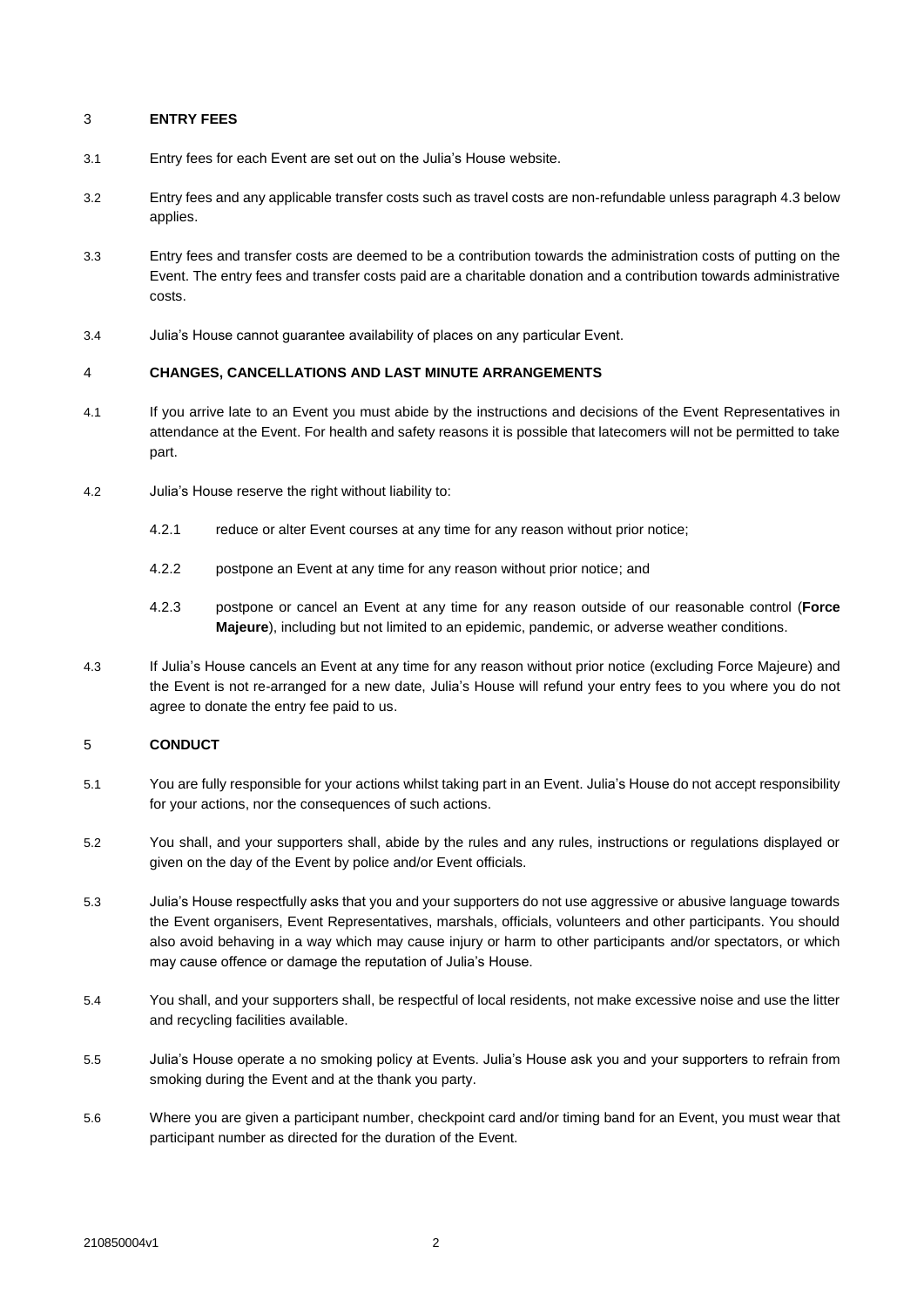- 5.7 The participant number, checkpoint card and/or timing band is personal to you and you agree not to authorise or permit any third party to use your participant number.
- 5.8 Dogs are only permitted to take part in certain Events, for example, the Jurassic Coast Trek and The Great Wiltshire Walk events. If this is permitted for an Event you have registered for this information will be made available to you in advance. Where dogs are allowed to take part in the Event Julia's House reserve the right to refuse entry to the registration site or the Event course to any dogs that are not on a lead.
- 5.9 Any participant who brings their dog(s) to any event where they are not permitted to do so will be refused entry to the registration site or the Event course.

## 6 **HEALTH AND SAFETY AND MEDICAL**

- 6.1 You and your supporters must adhere to the latest government guidance and laws regarding COVID-19 at all times. Please refer to www.gov.uk/coronavirus for the most up to date information.
- 6.2 You and your supporters will not be permitted to attend or participate in an Event if your attendance is in breach of government guidance and/or laws regarding COVID-19, including, but not limited to, travel restrictions to travel to and/or from an Event.
- 6.3 You and your supporters must not attend or participate in an Event if you have any symptoms of COVID-19, have tested positive for COVID-19 or if you have been in contact with anyone who has tested positive unless you have completed the recommended isolation period and have since tested negative for COVID-19.
- 6.4 If you are unable to participate in the Event due to ill health any entry fees and applicable transfer costs such as travel costs will not be refunded. Please see section 8 for sponsorship refunds.
- 6.5 You must be confident that you are physically and mentally capable of participating in the Event. If you are at all unsure about this, you should seek medical advice from your GP before the Event.
- 6.6 Certain Events may not be suitable if you have restricted mobility, for example, due to the nature of the terrain. Julia's House will provide you with a description of the Event that you have registered for and it is your responsibility to determine whether you have sufficient mobility. Julia's House are happy to provide more detailed information about any Event upon request.
- 6.7 Irrespective of paragraphs 6.1 and 6.2 above, Julia's House reserve the right to refuse entry to an Event in its absolute discretion, with no refund provided, if for whatever reason Julia's House consider a person unfit to take part. Julia's House may also ask you to withdraw during an Event if it has concerns about your ability to complete it due to fitness, injury or otherwise. If you choose to continue you do so with the understanding that you are no longer considered a participant of the Event and that you absolve Julia's House of all and any responsibility, and progress entirely at your own risk.
- 6.8 You are responsible for ensuring that you are wearing appropriate attire (including, but not limited to, footwear) when taking part in an Event, taking into account the nature of the Event and the weather forecast.

## 7 **FILMING AND PHOTOGRAPHS AT EVENTS**

- 7.1 Julia's House will be photographing and filming throughout the day including, but not limited to, any after-party, which may include group footage or group photographs of you, your family or your team. These images may be used to promote the charitable purpose using live streaming online or repurposing for publication elsewhere, which may include any of the following:
	- 7.1.1 Media: newspapers, magazines, websites, social media;
	- 7.1.2 Media: broadcast outlets (radio & TV);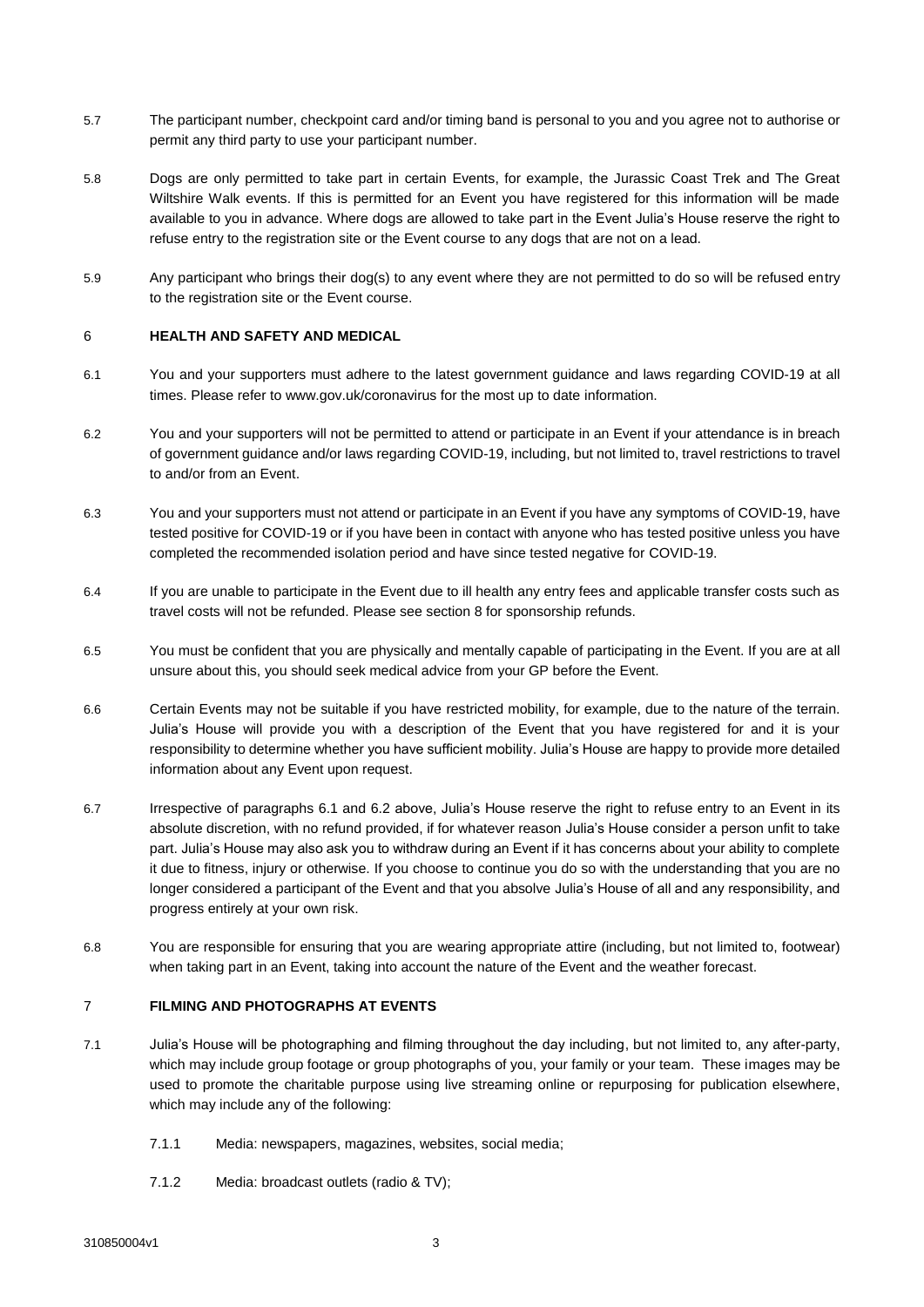- 7.1.3 Social media: Facebook, Twitter, Instagram, LinkedIn, YouTube;
- 7.1.4 Printed and online fundraising materials including leaflets, brochures and posters;
- 7.1.5 Printed material for retail outlets and hospices;
- 7.1.6 Photographs/display boards to be used at events in our hospices and shops;
- 7.1.7 Julia's House website;
- 7.1.8 Fundraising and awareness film; and/or
- 7.1.9 Via private album or online galleries to other people attending the event e.g. Flickr.
- 7.2 All images and footage that require consent, as detailed in paragraph 7.6, will be stored securely for a period of 2 years. All images and footage that do not require consent will be stored securely for a period of 5 years. Once the specified amount of time has elapsed they will be disposed of in accordance with current data protection regulations and the Julia's House privacy policy [www.juliashouse.org/privacy-policy.](http://www.juliashouse.org/privacy-policy)
- 7.3 Once available on digital channels Julia's House is not responsible for the use of images by third parties.
- 7.4 The photographers/videographers will not store or retain any images (static or video) after they have been passed on to Julia's House.
- 7.5 If you do not wish to be included in any photographs or videos, you should speak directly with the organiser or the photographers/videographers. Every effort will be made to exclude you, however, Julia's House asks that you avoid areas where active photography is taking place.
- 7.6 Where singular images or footage are taken during the event, Julia's House will seek consent during the Event or prior to publication, promotion or advertising. This also applies to images or footage of those aged under 16 where Julia's House would seek parental/legal guardian consent. If only crown or rear shots are included permission will not be sought. The consent form outlines your giving of consent, however you can change your consent preferences at any time by calling the PR team on 01202 644 220 or emailing PR@juliashouse.org.
- 7.7 Julia's House may use photography or video that you share on your social media channels where you tag Julia's House. Photos and video may be used in Julia's House publications, promotion, advertising and social media channels. By tagging Julia's House via social media channels you are consenting to your photography and film being used by Julia's House.

#### 8 **SPONSORSHIP MONEY AND DONATIONS**

- 8.1 You have a legal responsibility to ensure that all sponsorship monies/donations received in connection with an Event are paid to Julia's House, and that you do this as soon as possible after the Event. Money donated via online fundraising pages is collected automatically.
- 8.2 Other ways to pay in sponsorship monies/donations are as follows:

Go to www.juliashouse.org and make an online payment with a credit or debit card.

Call 01202 644 220 and provide credit or debit card details to make a payment over the phone.

Send cheques made payable to "Julia's House" to: Julia's House, Ground Floor, Allenview House, Hanham Road, Wimborne, BH21 1AS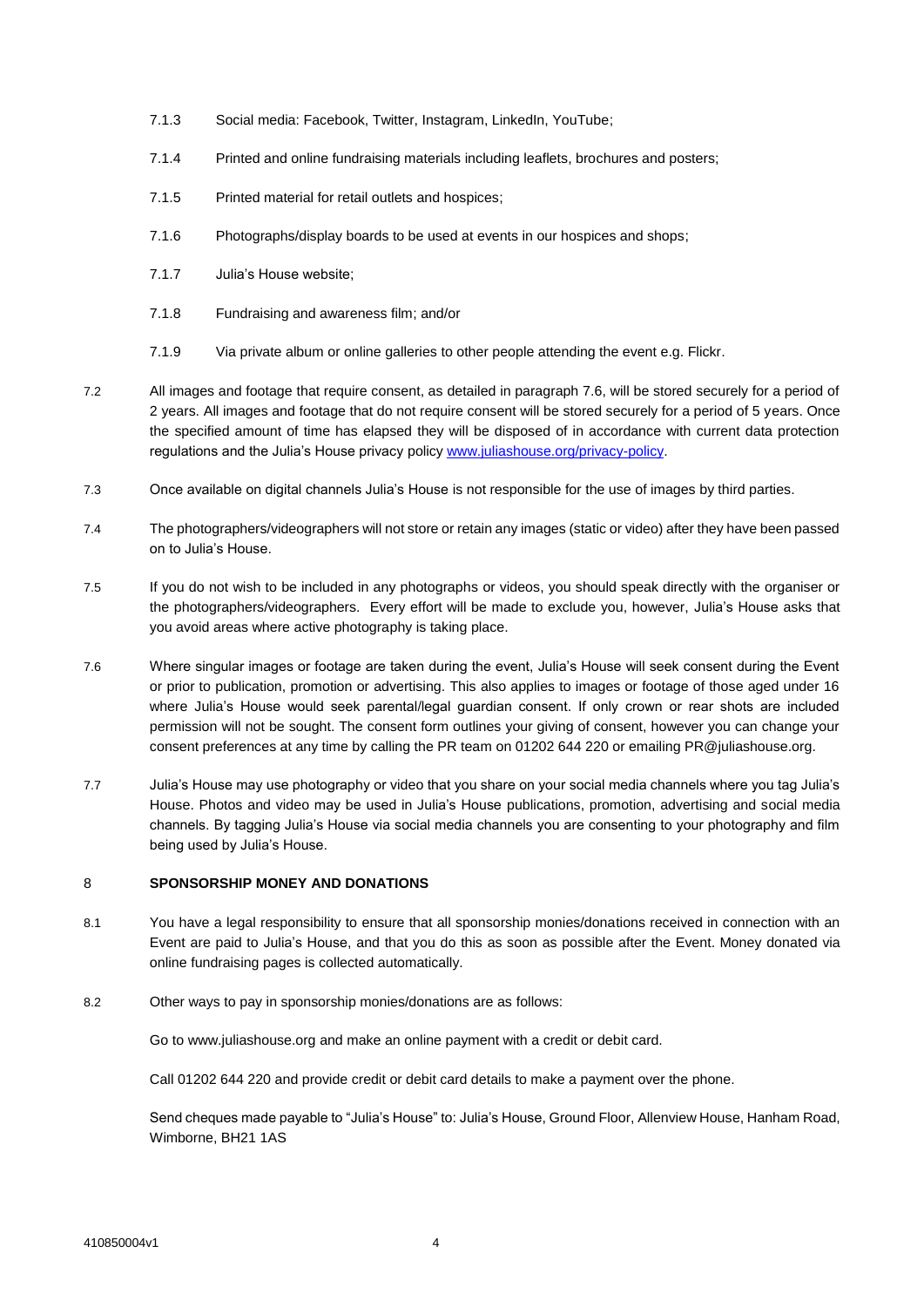Unfortunately sponsorship money cannot be accepted at the Event as Julia's House do not have the suitable cash handling facilities to fulfil this process.

- 8.3 Please ensure that all sponsorship forms are filled out in full and are returned to Julia's House to enable Gift Aid to be claimed where possible.
- 8.4 If you are unable to attend the Event it is your responsibility to ensure your sponsors are made aware of this. Julia's House takes no responsibility for notifying your sponsors and unless Julia's House hears to the contrary will presume these funds are a donation.
- 8.5 If a refund of sponsor money is required monies will be refunded directly to the sponsor via the original payment method.

## 9 **USE OF PERSONAL DATA**

- 9.1 By providing personal data when you register for an Event, you confirm that you consent to such data being used by Julia's House for the purposes of organising, staging and administering the Event. If you provide personal data on behalf of additional entrants, you also confirm that you have obtained their consent for such data to be used for the same purposes. In the case of an emergency Julia's House may also pass personal details provided to the emergency services or health care professionals, and also use them for the purposes of contacting your emergency contact.
- 9.2 If the Event involves a partner organisation, your data may be shared with them before and/or during the Event. As data processors the Event organisers are obliged to delete your data immediately after the Event or after a set period where legality requires.
- 9.3 First aid facilities will be provided at each Event. You consent to your details (which will be obtained by medical providers if you are treated by them at an Event) being passed to Julia's House, but Julia's House shall only use these details for administration and health and safety purposes and to fulfil its legal obligations.
- 9.4 All medical details or other data deemed sensitive (driving licence/passport) will be stored securely by Julia's House for a period of one month after the Event after which time they will be permanently deleted.
- 9.5 Julia's House will retain your address details and transaction history for administrative purposes and may be used for the purposes of sending communications to you where you have confirmed that you would like to receive further information about the charity's work. You have a right to change your communication permissions as any time. To do so contact the Supporter Care team on 01202 644 220.
- 9.6 All personal data held by Julia's House will be handled in accordance with the Data Protection Act 2018 and Julia's House's privacy statement which can be found at www.juliashouse.org/privacy-policy.

### 10 **LIABILITY**

- 10.1 Use of the Julia's House website is subject to the Julia's House website terms and conditions.
- 10.2 If you take part in virtual events or are hosting an event on behalf of Julia's House it is your responsibility to do a thorough risk assessment prior to the Event and Julia's House takes no responsibility for any injury, illness, damage or loss as a result of participation or attendance at the Event.
- 10.3 You enter and participate in an Event entirely at your own risk. Julia's House shall not be liable for any injury, damage or loss to you in connection with these Terms or as a result of your participation or attendance at an Event, other than death or injury caused by the negligence of Julia's House. For the avoidance of doubt, nothing in this paragraph shall exclude or limit liability for any liability that cannot be excluded or limited by law.
- 10.4 Julia's House will not be liable to you or any third party for any loss suffered due to a Force Majeure event.